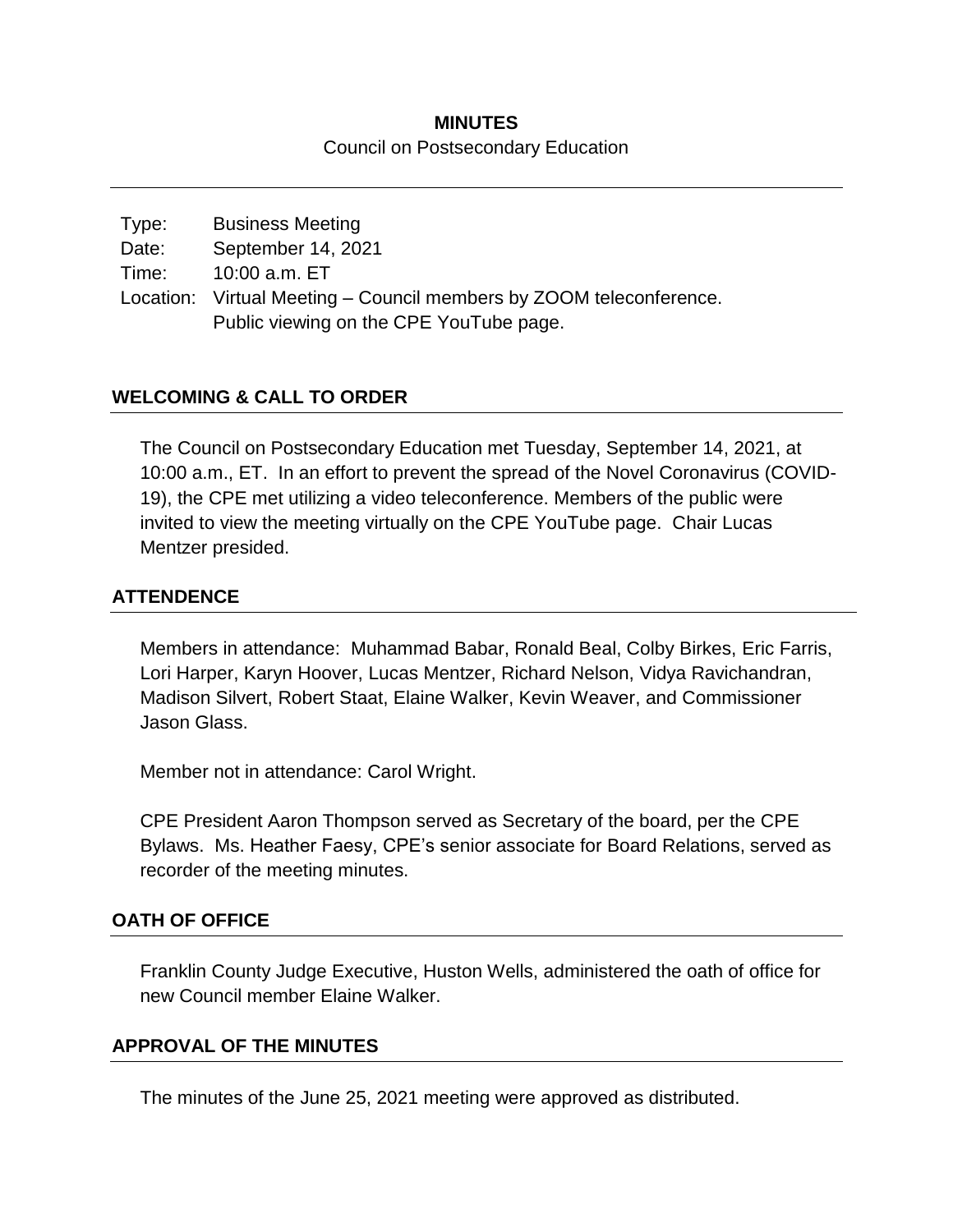# **WELCOMING AND UPDATE FROM CPE PRESIDENT, AARON THOMPSON**

President Aaron Thompson provided a written report in the agenda materials. He discussed the results of the 2021 Special Legislative Session, the AGB Gardner Student Success Academy, and the current status of the biennial budget request for 2022-24.

# **UPDATE FROM KENTUCKY STATE UNIVERSITY RE: EXECUTIVE ORDER 2021- 504**

Mr. Travis Powell, CPE's Vice President and General Counsel provided an overview of the work staff have completed since Executive Order 2021-504 was signed on July 20, 2021. The directives of that order stated:

- 1) CPE shall provide an assessment of the current financial status of KSU, and shall provide a report to the Governor detailing its assessment prior to providing recommendations concerning appropriations for the next biennial budget.
- 2) To assist CPE in performing its assessment, KSU shall provide CPE access to any records CPE deems necessary to preparing its assessment.
- 3) CPE shall assist the KSU Board of Regents in developing a management and improvement plan with goals and measurable metrics, which shall be subject to the approval of CPE. The management and improvement plan shall be designed to assist with organizational and financial stability. The management and improvement plan shall provide for continuing oversight by, and reporting to, CPE concerning the implementation of the plan.
- 4) CPE shall make recommendations to the KSU Board of Regents concerning the KSU administrative structure and leadership.

Since that time, CPE has hired a part-time consultant and worked directly with KSU's leadership and board to complete the directives of the order. KSU's Interim President Clara Stamps and Greg Rush, KSU's newly-appointed Chief Financial Officer, discussed KSU's actions to mitigate issues in the short term, the budget issues it has identified as immediate concerns, and the measures that have been taken thus far to increase transparency with its board and stakeholders.

# **INFORMATIONAL BRIEFING FROM KET – KENTUCKY EDUCATIONAL TELEVISION**

Shae Hopkins, KET's Executive Director and CEO, and Tonya Crum, KET's Senior Director of Education, provided the Council with an over of its work toward the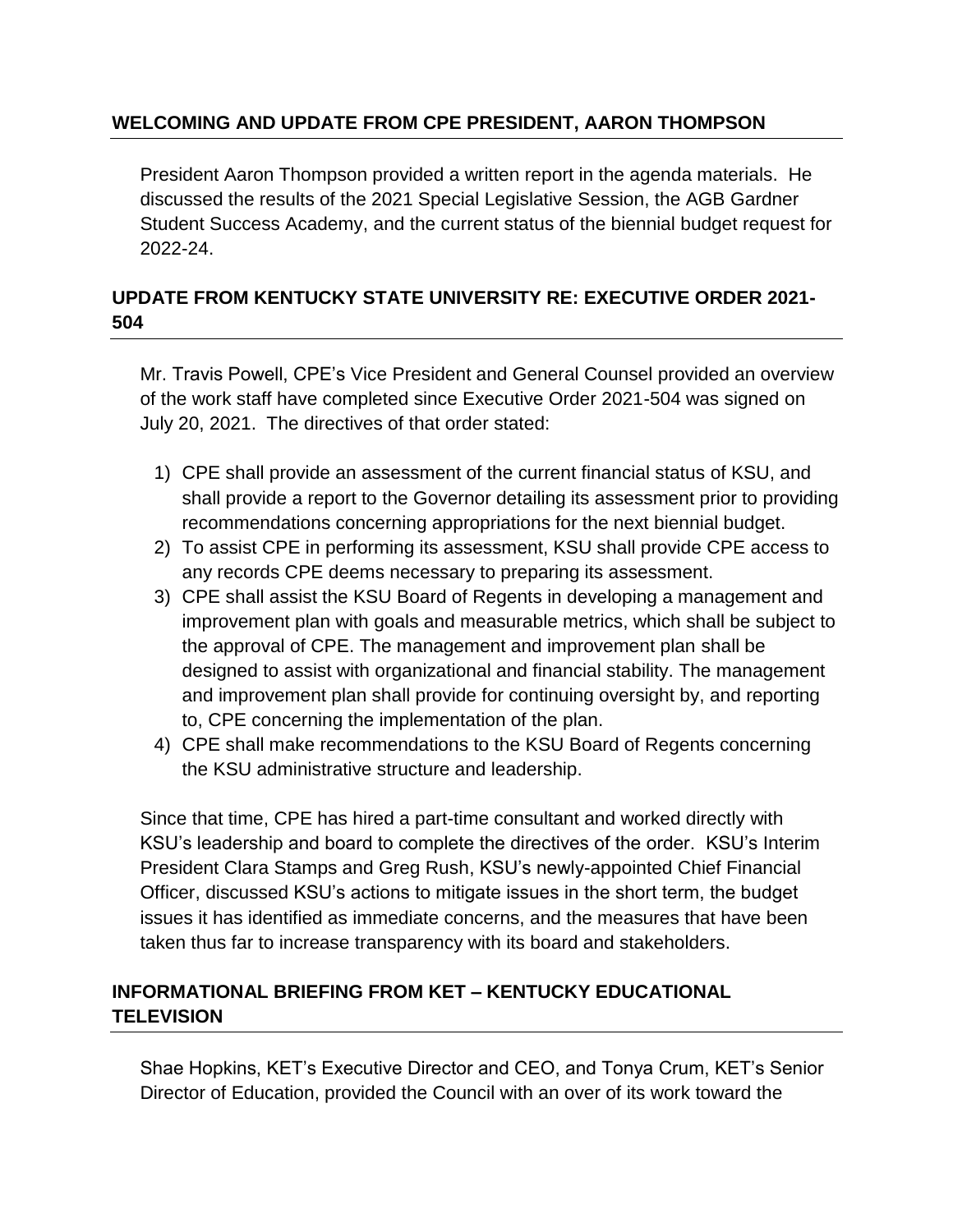educational attainment of Kentucky's citizens. KET is Kentucky's largest classroom, serving more than one million people each week via television, online, and mobile. They produce digital education tools for the classroom and are Kentucky's highestquality source for public affairs and cultural programming. The governing body for KET is the Kentucky Authority for Educational Television, an agency of the Commonwealth of Kentucky in the Education & Workforce Development Cabinet. Council members Kevin Weaver and Karyn Hoover currently serve on that board.

# **REPORT FROM KDE COMMISSIONER JASON GLASS**

Kentucky Department of Education's Commissioner, Jason Glass, provided an update on the current work of the P-12 system and its efforts to mitigate COVID-19 transmissions in the classroom and during extracurricular activities.

# **EXECUTIVE COMMITTEE – REPORT AND ACTION ITEMS**

Chair Mentzer reported that the Executive Committee met on August 18 and September 14, and they did not have any actions to recommend for approval.

# **ACADEMIC AND STRATEGIC INITIATIVES COMMITTEE – REPORT AND ACTION ITEMS**

Committee Chair Lori Harper presented the Academic and Strategic Initiatives Committee Report, which included actions and reports received at its meetings held in July and August 2021.

## Proposed New Academic Programs

The following new academic programs were proposed for consent approval, each of which were reviewed and approved by the Committee at its August 30, 2021 meeting.

- Two new academic programs at Northern Kentucky University
	- Education, Culture and Society (B.A.) CIP Code 13.0901
	- Cybersecurity (M.S.) CIP Code 11.1003
- One new academic programs at Western Kentucky
	- Legal Studies (B.A.) CIP Code 22.0001

MOTION: The Academic and Strategic Initiatives Committee recommendation served as the motion. A second was not needed.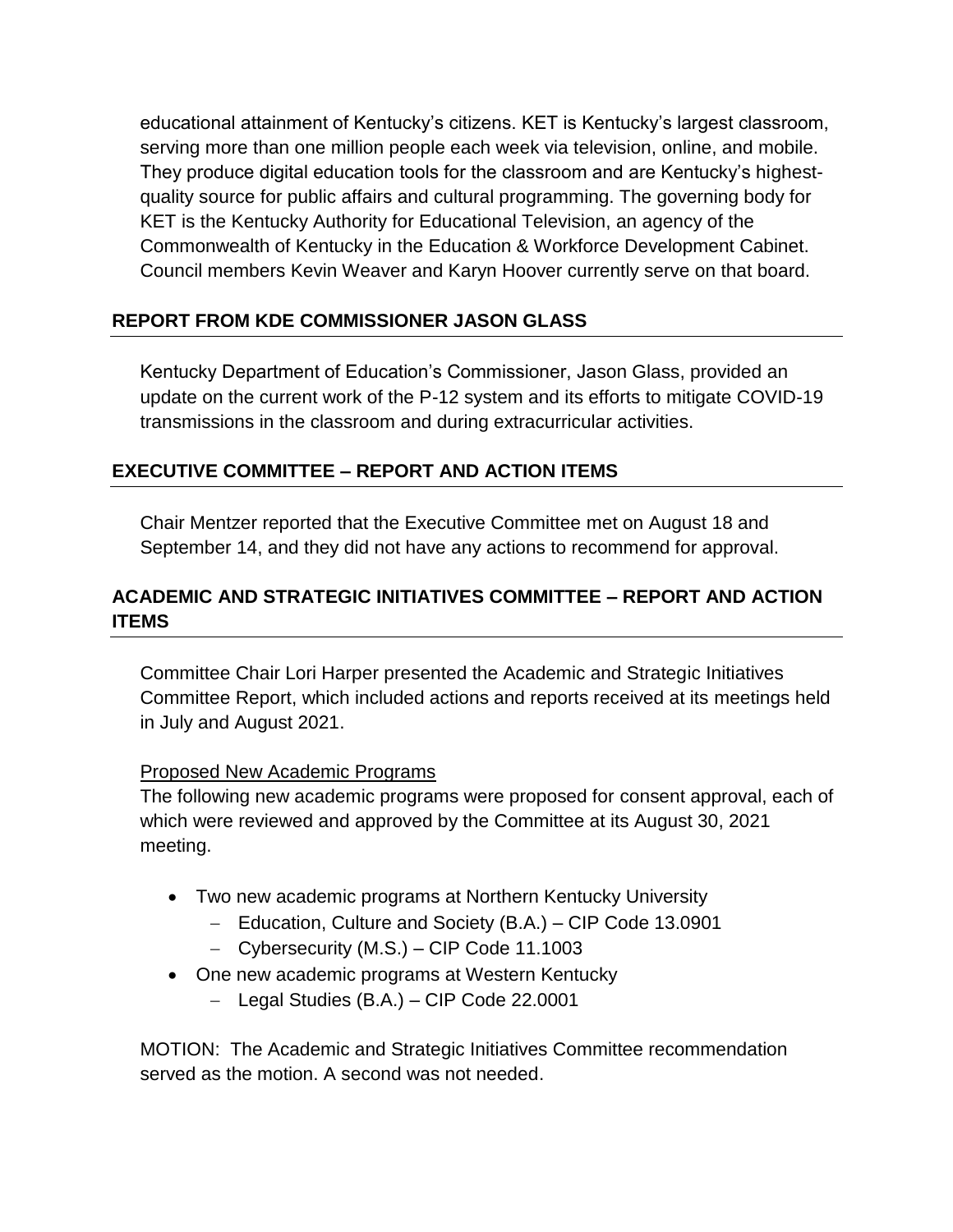### VOTE: The motion passed.

Update on the Development of the 2022-30 Statewide Strategic Agenda Ms. Lee Nimocks, CPE's Vice President and Chief of Staff, presented a summary of the work completed thus far on the development of the next statewide strategic plan. She discussed the process and stakeholders involved, the overarching goal and statewide priorities, objectives developed to accomplish the priorities, and the proposed planning and review cycle for the length of the Agenda. According to the timeline, the Council anticipates reviewing and approving the final agenda at the November 5<sup>th</sup> meeting.

### 2021 KY Postsecondary Education Return on Investment Report

Ms. Nimocks; Mr. Travis Muncie, CPE's Executive Director of Data, Research, and Advanced Analytics; and Dr. Grace Dai, CPE's Senior Associate for Data and Research, provided an overview of the latest return on investment report. The report titled, "Early Economic Return on Higher Education Investment," followed 43,655 students in Kentucky's high school class of 2011 from high school graduation to 2019. It explores the median net cost of public postsecondary credentials, median grant and scholarship awards, and median loan amounts for the cohort, by credential level and discipline. It also looks at earnings from 2011 to 2019 by credential level and academic discipline.

## **FINANCE COMMITTEE – REPORT**

Committee Chair Lucas Mentzer reported that the Finance Committee met on September 2, 2021, and they did not have any actions to recommend for approval.

## **CAMPUS "GOOD NEWS" REPORTS**

Reports from the institutions were provided in the agenda materials.

## **COMMITTEE APPOINTMENTS**

Chair Mentzer appointed Elaine Walker to the Finance Committee to fulfill the term ending June 30, 2023 and left vacated by Doris Thomas.